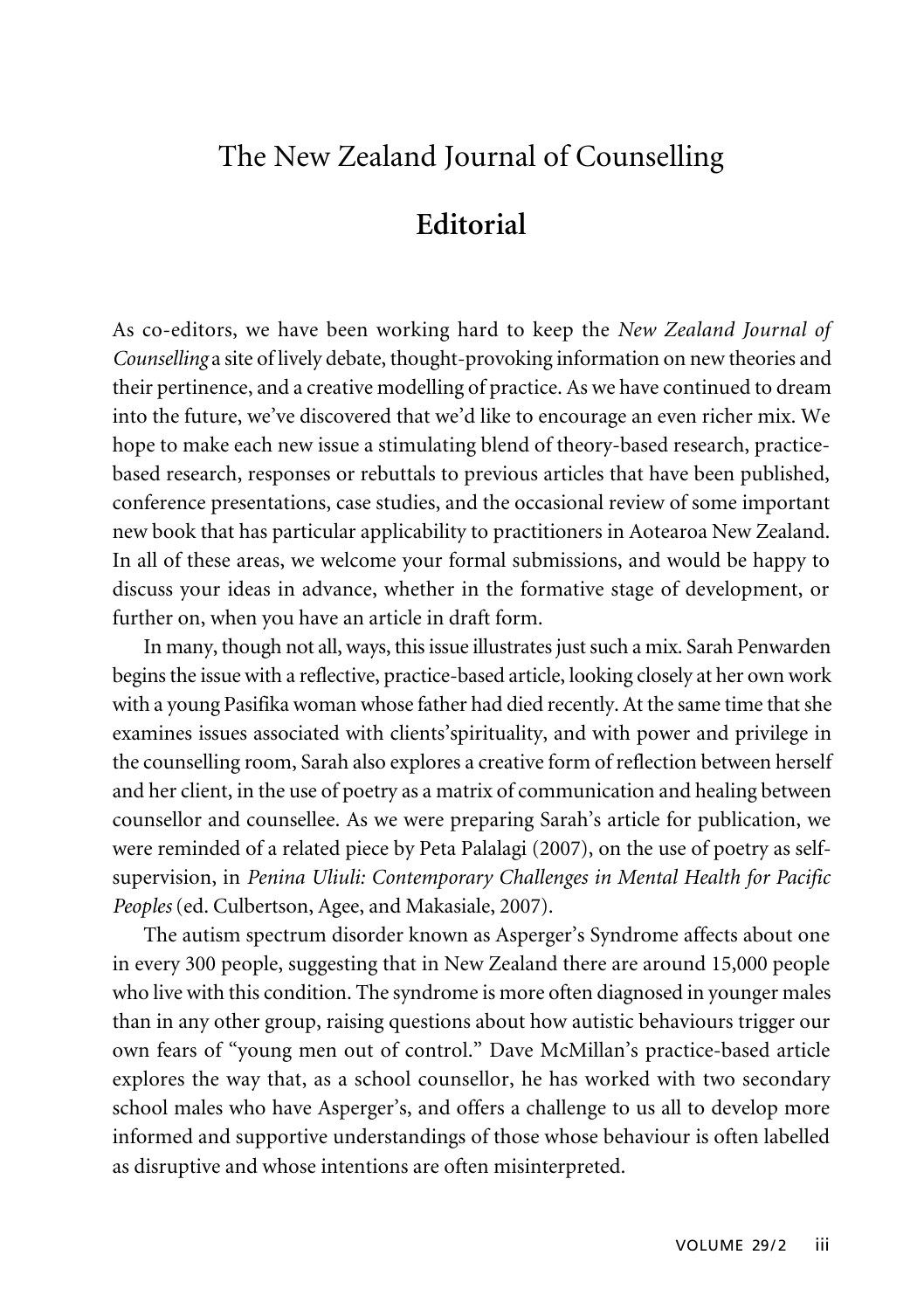The next two articles are built upon qualitative and quantitative research done in the New Zealand context of professional counselling practice. Eight authors— Kathie Crocket, Fran Cahill, Paul Flanagan, John Franklin, Robyn McGill, Ange Stewart, Mary Whalan, and Diane Mulcahy—worked as a team to explore the values and benefits, shortcomings and misunderstandings that can proceed out of crossdisciplinary supervision. Based on semi-structured interviews with six supervisors from the fields of counselling, social work, and psychology, who supervised a wide range of other professionals in both private practice and health settings, the study explores how this diversity might open up new avenues of insight for the reflective supervisee, the limitations of cross-disciplinary supervision, and whether registration will provide expanded or reduced opportunities for NZAC supervisors to work in an unexpected creative mix.

Wendy Payne and Steve Lang present the results from a comprehensive internet survey of school counsellors in New Zealand that was undertaken for two purposes: to gather information about school guidance counsellors and the schools in which they work, and to examine the delivery, functions, and primary goals of their work with professional supervisors. The article is intriguing on several counts, including the varieties of supervisory structures that school counsellors use, the profile of school counsellors that information from the survey elicited, including the spread of counselling availability across schools ranging from the lowest to the highest decile, and the way that school counsellors make use of professional organisations such as NZAC.

All professional activities in which we engage in New Zealand take place within the envelope of the Treaty of Waitangi. Alastair Crocket raises some hard questions about how the NZAC Code of Ethics must be understood within the context of the Treaty, including the implied theoretical questions at play within the counselling room and beyond when we sit with clients in a practice informed by both the Code and the Treaty. In that situation, who is in partnership with whom? His argument may surprise and challenge you. We were reminded of the seminal article by Selma Fraiberg, Adelson, and Shapiro (1975), called "Ghosts in the Nursery," which pointed out to counsellors and psychotherapists that not everyone who is present in the counselling room is necessarily visible.

Russell Withers has been the pioneer of Interactive Drawing Therapy (IDT), and has published on that modality previously in the Journal. Here, he details and illustrates (literally) the step-by-step process of IDT and the importance of the drawing therapist's ability to understand where the client is at any given moment on the path toward